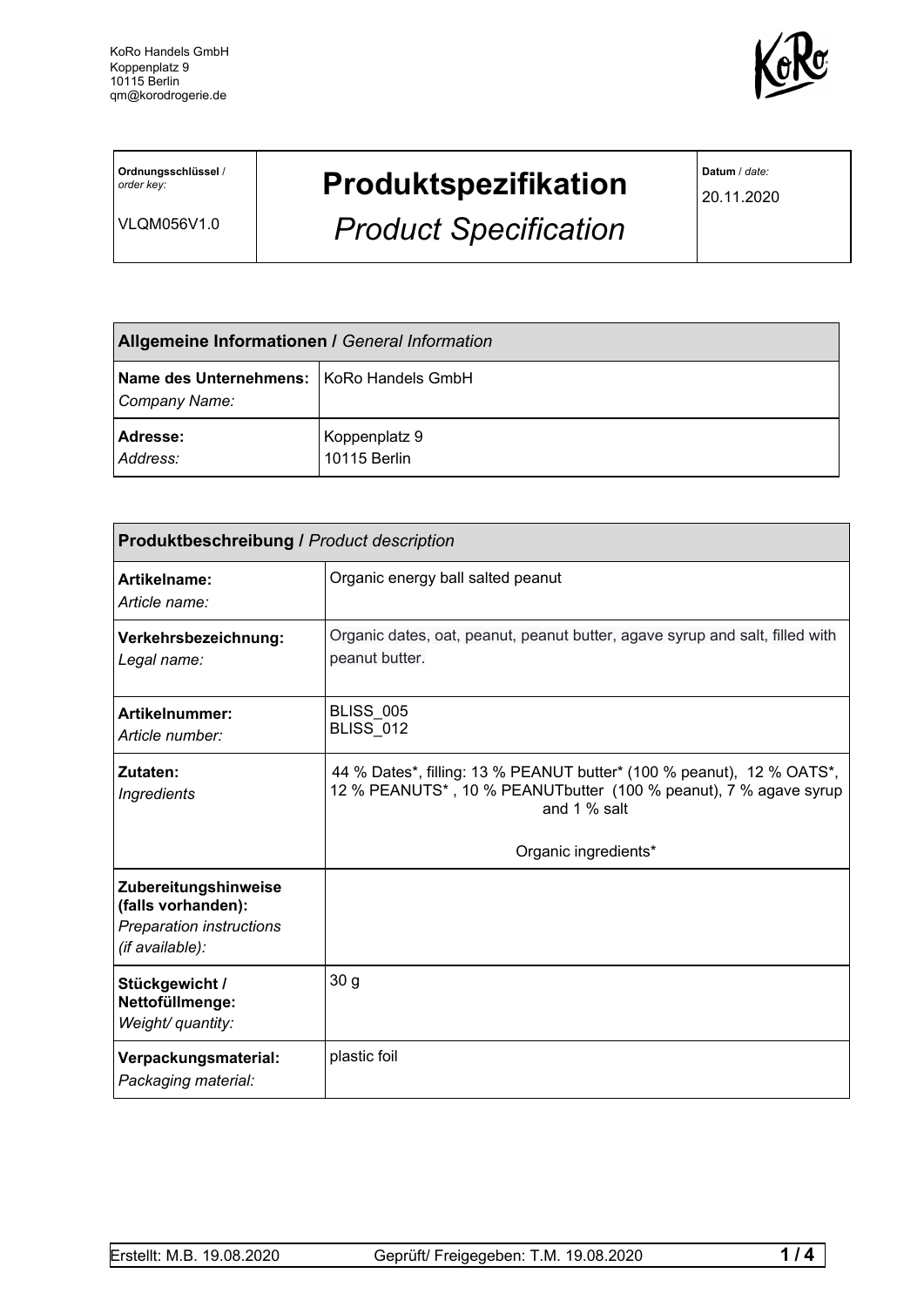

| <b>Produktbeschreibung / Product description</b>               |                                                                                                                                                                                                                                                                                             |  |
|----------------------------------------------------------------|---------------------------------------------------------------------------------------------------------------------------------------------------------------------------------------------------------------------------------------------------------------------------------------------|--|
| <b>Besondere</b><br>Eigenschaften:<br>Special characteristics: | x bio /organic (Öko-Kontrollstelle / organic control body: PT-BIO-03)<br>fairtrade / fairtrade<br>$\sqcup$<br>x vegan / vegan<br>x vegetarisch / vegetarian<br>$\Box$ glutenfrei / glutenfree<br>$\Box$ laktosefrei / lactose-free<br>koscher / kosher<br>halal / halal<br>andere / others: |  |

| Sensorische Beschreibung / Sensorical description |                                            |  |
|---------------------------------------------------|--------------------------------------------|--|
| <b>Aussehen / Farbe:</b><br>Appearance / Colour:  | round shape with date paste on the surface |  |
| Geschmack:<br>Flavour:                            | characteristic of dates and salted peanuts |  |
| Geruch:<br>Odour:                                 | characteristic of dates and salted peanuts |  |
| Konsistenz:<br>Texture:                           | soft                                       |  |

| Nährwertangaben pro 100 g / Nutritional information per 100 g  |            |           |  |
|----------------------------------------------------------------|------------|-----------|--|
| Energie: I Energy value:                                       | 1679 / 401 | kJ / kcal |  |
| Fett: I Fat:                                                   | 20         | g         |  |
| Davon gesättigte Fettsäuren: I of which saturated fatty acids: | 3,5        | g         |  |
| Kohlenhydrate: I Carbohydrates:                                | 45         | g         |  |
| Davon Zucker: I Of which sugar:                                | 35         | g         |  |
| <b>Ballaststoffe: / Fibre:</b>                                 | 7,0        | g         |  |
| Eiweiß: / Protein:                                             | 13         | g         |  |
| Salz: / Salt:                                                  | 0,87       | g         |  |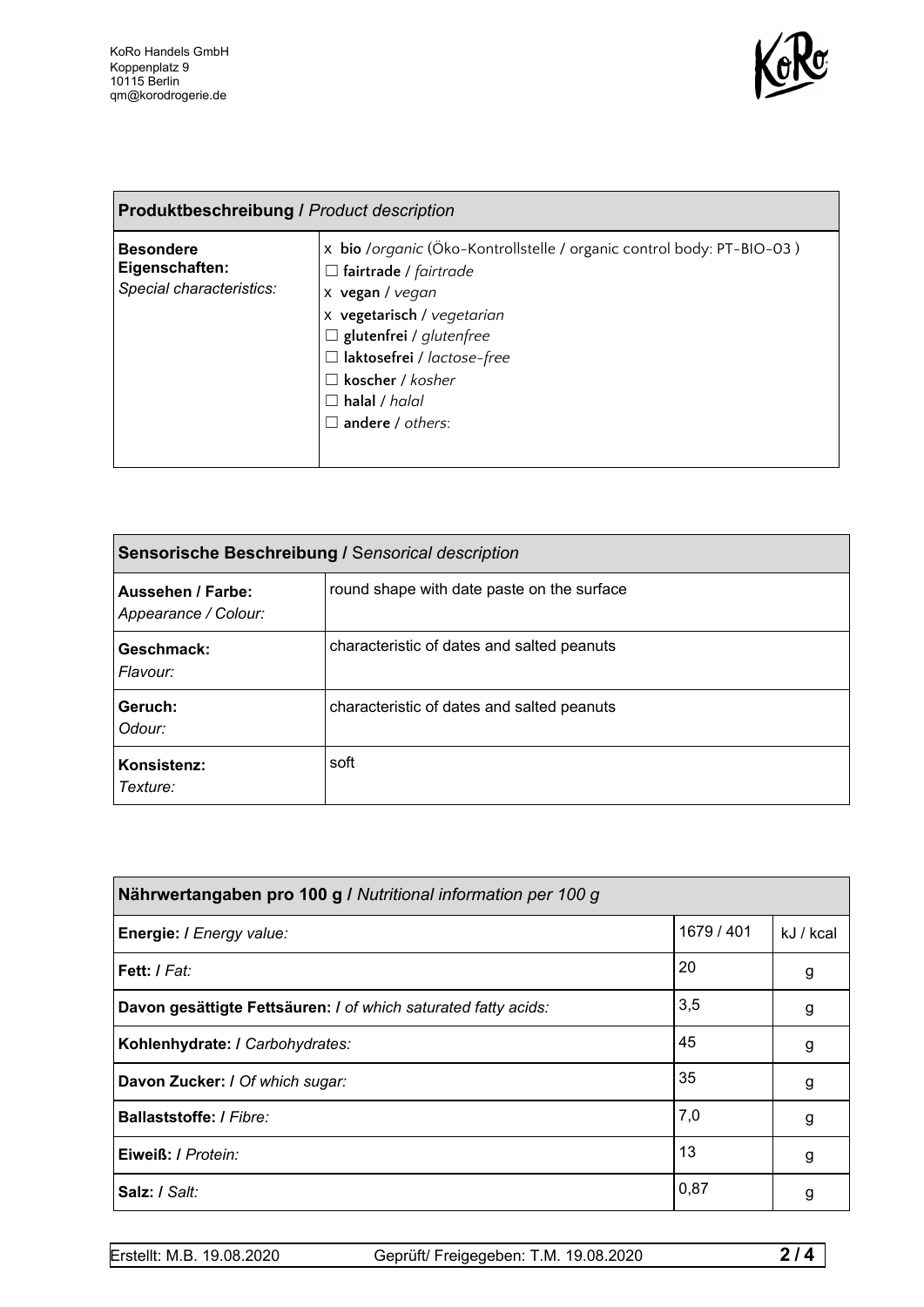

**sonstige Angaben: /** other *values:*

| <b>Lagerung und Haltbarkeit / Storage and Shelf Life</b>             |                                             |  |
|----------------------------------------------------------------------|---------------------------------------------|--|
| <b>Optimale</b><br>Lagerungsbedingungen:<br>Storage recommendations: | Room temperature, keep in a cool dark place |  |
| Mindesthaltbarkeit:<br><b>Expected shelf life:</b>                   | 12 months                                   |  |

| Allergenkennzeichnung gemäß LMIV 1169 / 2011 / Allergen Declaration according to EU<br><b>Regulation 1169 / 2011</b>                                                                                                                                                           |        |             |   |
|--------------------------------------------------------------------------------------------------------------------------------------------------------------------------------------------------------------------------------------------------------------------------------|--------|-------------|---|
| Legende: Key<br>Allergen ist in der Rezeptur enthalten / Allergen contained in recipe<br>a.<br>Risiko der Kreuzkontamination ist möglich / Possible risk of cross contamination<br>b.<br>Allergen ist in der Rezeptur nicht enthalten / Allergen not contained in recipe<br>c. |        |             |   |
|                                                                                                                                                                                                                                                                                | a      | $\mathbf b$ | c |
| Glutenhaltiges Getreide / gluten-containing cereals                                                                                                                                                                                                                            | П      | П           | X |
| Krustentiere / Crustaceans:                                                                                                                                                                                                                                                    | $\Box$ | □           | X |
| Ei / Egg                                                                                                                                                                                                                                                                       | П      | □           | X |
| Fisch / Fish                                                                                                                                                                                                                                                                   | П      | П           | x |
| Soja / Soy                                                                                                                                                                                                                                                                     | П      | X           | П |
| Milch (Laktose) / Milk (lactose)                                                                                                                                                                                                                                               | П      | $\Box$      | x |
| Erdnüsse / Peanuts                                                                                                                                                                                                                                                             | X      | П           | П |
| Andere Schalenfrüchte* / Other edible nuts*                                                                                                                                                                                                                                    | П      | x           | П |
| Sellerie / Celery                                                                                                                                                                                                                                                              | П      | П           | X |
| Senf / Mustard                                                                                                                                                                                                                                                                 | П      | П           | X |
| Sesam / Sesame                                                                                                                                                                                                                                                                 | П      | X           | П |
| Schwefeldioxid und Sulphite / Sulphur dioxide                                                                                                                                                                                                                                  | П      | X           | П |
| Lupinen / Lupin                                                                                                                                                                                                                                                                | П      | П           | X |
| <b>Weichtiere / Molluscs</b><br>П<br>П                                                                                                                                                                                                                                         |        |             | x |